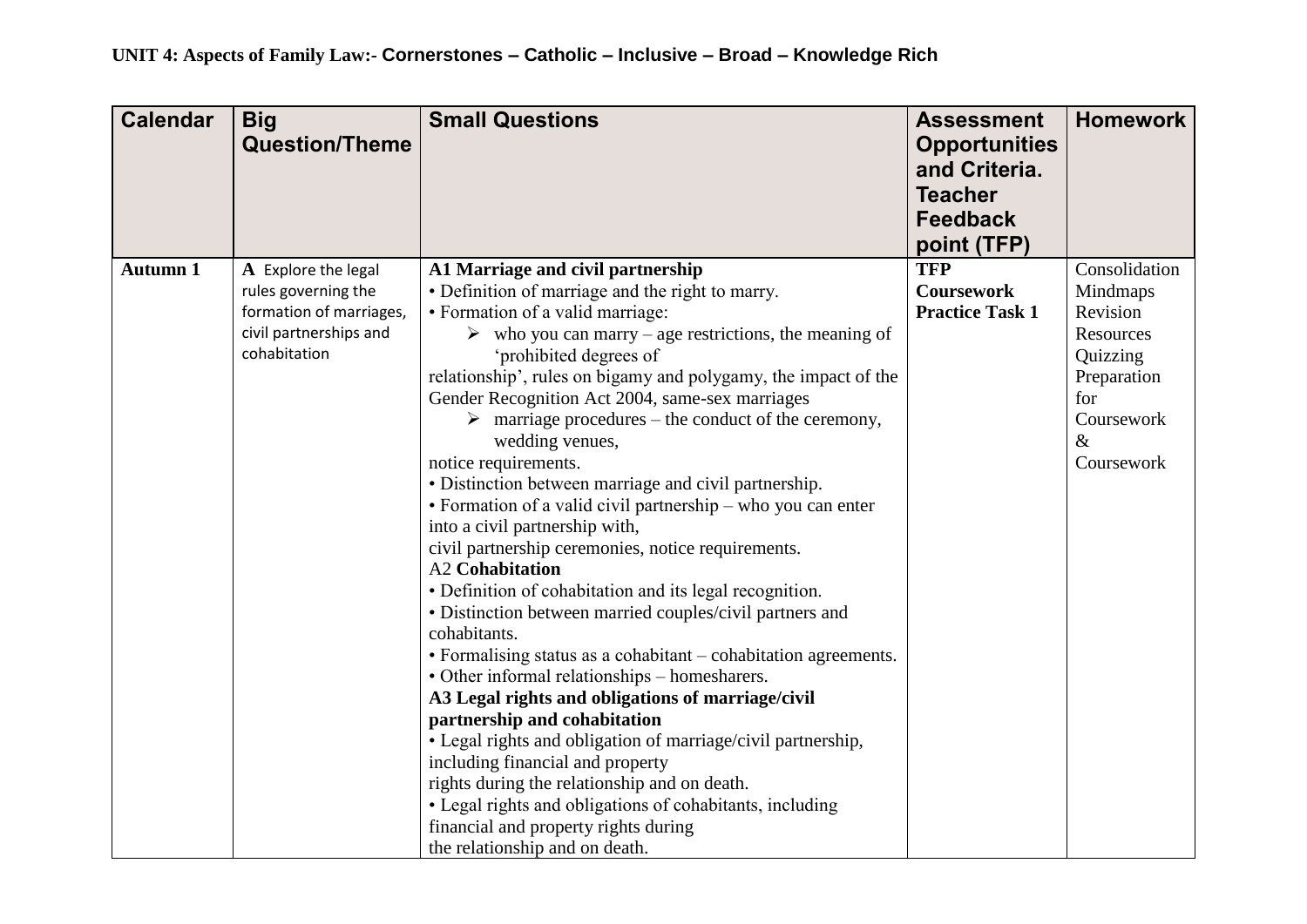| Autumn 1 &       | <b>B</b> Examine the various | <b>B1</b> Nullity                                                     | <b>TFP</b>             | Consolidation |
|------------------|------------------------------|-----------------------------------------------------------------------|------------------------|---------------|
| $\boldsymbol{2}$ | methods for dissolving a     | • The distinction between void and voidable marriages/civil           | <b>Coursework</b>      | Mindmaps      |
|                  | relationship                 | partnerships.                                                         | <b>Practice Task 2</b> | Revision      |
|                  |                              | • Consequences of a void marriage/civil partnership.                  |                        | Resources     |
|                  |                              | • Grounds for a voidable marriage:                                    |                        | Quizzing      |
|                  |                              | $\triangleright$ non-consummation due to incapacity or wilful refusal |                        | Preparation   |
|                  |                              | $\triangleright$ lack of consent, including the distinction between   |                        | for           |
|                  |                              | forced marriages and                                                  |                        | Coursework    |
|                  |                              | arranged marriages                                                    |                        | &             |
|                  |                              | $\triangleright$ mental incapacity                                    |                        | Coursework    |
|                  |                              | venereal disease                                                      |                        |               |
|                  |                              | ➤<br>pregnancy                                                        |                        |               |
|                  |                              | $\triangleright$ gender recognition certificate or acquired gender.   |                        |               |
|                  |                              | • Grounds for a voidable civil partnership:                           |                        |               |
|                  |                              | lack of consent<br>➤                                                  |                        |               |
|                  |                              | mental disorder<br>➤                                                  |                        |               |
|                  |                              | pregnancy<br>➤                                                        |                        |               |
|                  |                              | $\triangleright$ gender recognition certificate or acquired gender.   |                        |               |
|                  |                              | • Procedure for obtaining a decree of nullity – filing the            |                        |               |
|                  |                              | petition, decree nisi,                                                |                        |               |
|                  |                              | statement in support of annulment, decree absolute.                   |                        |               |
|                  |                              | • Bars to annulment.                                                  |                        |               |
|                  |                              | <b>B2 Divorce and dissolution</b>                                     |                        |               |
|                  |                              | • The irretrievable breakdown ground for divorce as evidenced         |                        |               |
|                  |                              | by the five facts:                                                    |                        |               |
|                  |                              | $\triangleright$ adultery and intolerability                          |                        |               |
|                  |                              | behaviour<br>➤                                                        |                        |               |
|                  |                              | desertion                                                             |                        |               |
|                  |                              | two years' separation with consent                                    |                        |               |
|                  |                              | $\triangleright$ five years' separation.                              |                        |               |
|                  |                              | • The irretrievable breakdown ground for dissolution of a civil       |                        |               |
|                  |                              | partnership:                                                          |                        |               |
|                  |                              | behaviour                                                             |                        |               |
|                  |                              | desertion                                                             |                        |               |
|                  |                              | two years' separation with consent                                    |                        |               |
|                  |                              | $\triangleright$ five years' separation.                              |                        |               |
|                  |                              | • Bars on petitions for divorce and dissolution.                      |                        |               |
|                  |                              | • Encouraging reconciliation.                                         |                        |               |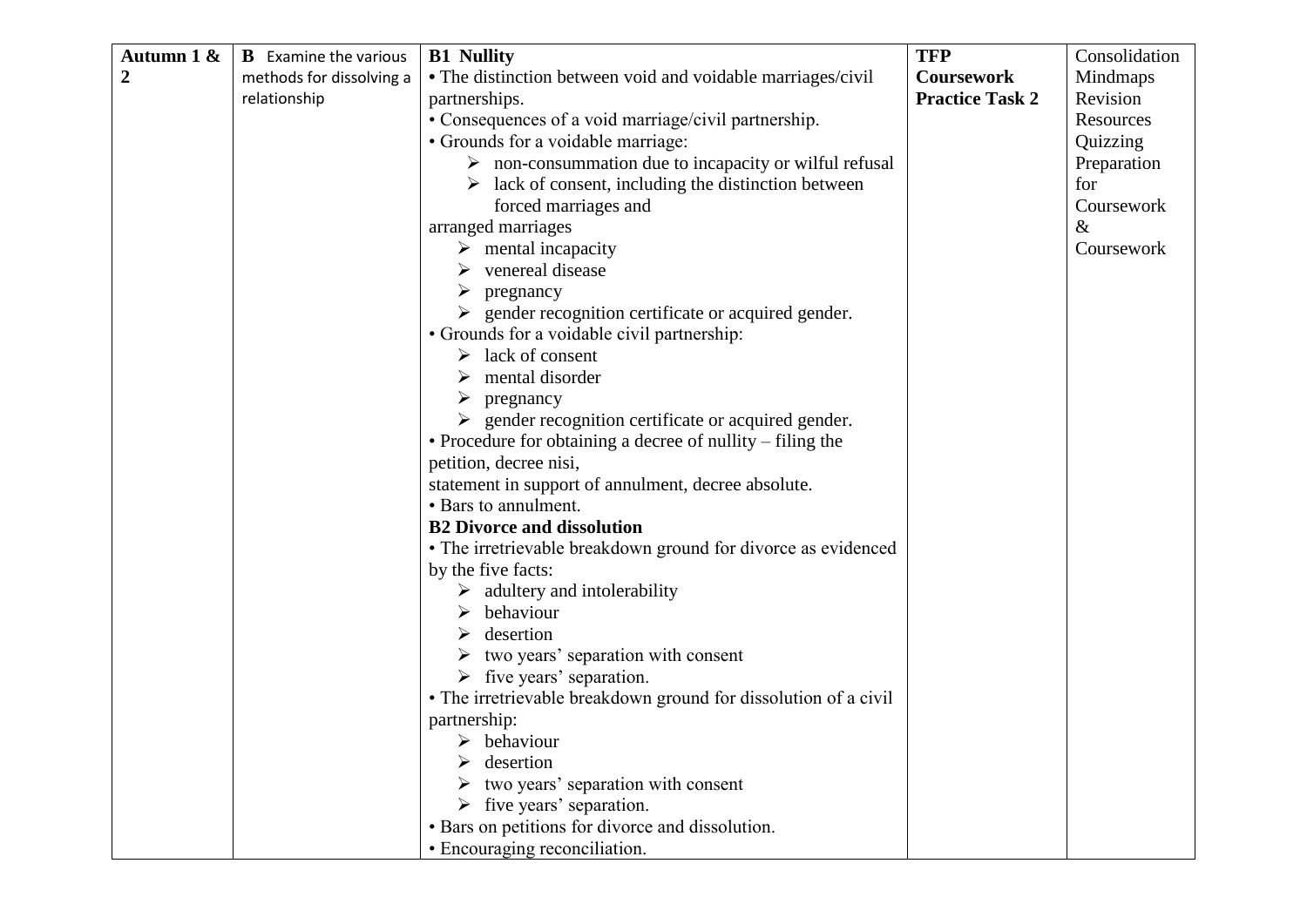|                 |                         | • Procedure for obtaining a divorce – filing a divorce petition,   |                                |               |
|-----------------|-------------------------|--------------------------------------------------------------------|--------------------------------|---------------|
|                 |                         | responding to a divorce petition, decree nisi, decree absolute.    |                                |               |
|                 |                         | • Decree of presumption of death and dissolution of the            |                                |               |
|                 |                         | marriage.                                                          |                                |               |
|                 |                         | <b>B3</b> Judicial separation                                      |                                |               |
|                 |                         | • Difference between judicial separation and divorce.              |                                |               |
|                 |                         | • Requirements for a judicial separation – establishing one of     |                                |               |
|                 |                         | the five facts for a judicial separation, or one of the four facts |                                |               |
|                 |                         | for a separation order.                                            |                                |               |
|                 |                         | • Legal effects of judicial separations.                           |                                |               |
|                 |                         | • Reasons for seeking a judicial separation                        |                                |               |
| <b>Autumn 2</b> |                         | <b>Complete coursework section A</b>                               | 1 <sup>st</sup> draft feedback | Complete      |
|                 |                         |                                                                    |                                | coursework    |
| <b>Autumn 2</b> | C Investigate the legal | C1 Financial orders available to the court on                      | <b>TFP</b>                     | Consolidation |
|                 | rules governing the     | divorce/dissolution                                                | <b>Coursework</b>              | Mindmaps      |
|                 | distribution of money   | • Maintenance pending suit.                                        | <b>Practice Task 3</b>         | Revision      |
|                 | and property on the     | • Money orders:                                                    |                                | Resources     |
|                 | breakdown of a          | $\triangleright$ periodical payments order                         |                                | Quizzing      |
|                 | relationship            | $\triangleright$ secured periodical payments order.                |                                | Preparation   |
|                 |                         | • Property orders:                                                 |                                | for           |
|                 |                         | $\triangleright$ lump sum order                                    |                                | Coursework    |
|                 |                         | property adjustment orders, including transfer of                  |                                | $\&$          |
|                 |                         | property, settlement of property and variation of                  |                                | Coursework    |
|                 |                         | settlement.                                                        |                                |               |
|                 |                         | • Pensions:                                                        |                                |               |
|                 |                         | pension attachment order<br>➤                                      |                                |               |
|                 |                         | $\triangleright$ pension sharing order.                            |                                |               |
|                 |                         | C2 Factors the court will take into account when deciding          |                                |               |
|                 |                         | what order to make                                                 |                                |               |
|                 |                         | • Statutory factors and relevant case law.                         |                                |               |
|                 |                         | • Clean break, including advantages and disadvantages of a         |                                |               |
|                 |                         | clean break, factors that will make a clean break appropriate or   |                                |               |
|                 |                         | inappropriate.                                                     |                                |               |
|                 |                         | • Pre-nuptial agreements.                                          |                                |               |
|                 |                         | • Variation of orders and appeals.                                 |                                |               |
|                 |                         | <b>C3 Orders for children</b>                                      |                                |               |
|                 |                         | · Duty to maintain a child.                                        |                                |               |
|                 |                         | • Who child maintenance applies to.                                |                                |               |
|                 |                         | • Powers of the courts:                                            |                                |               |